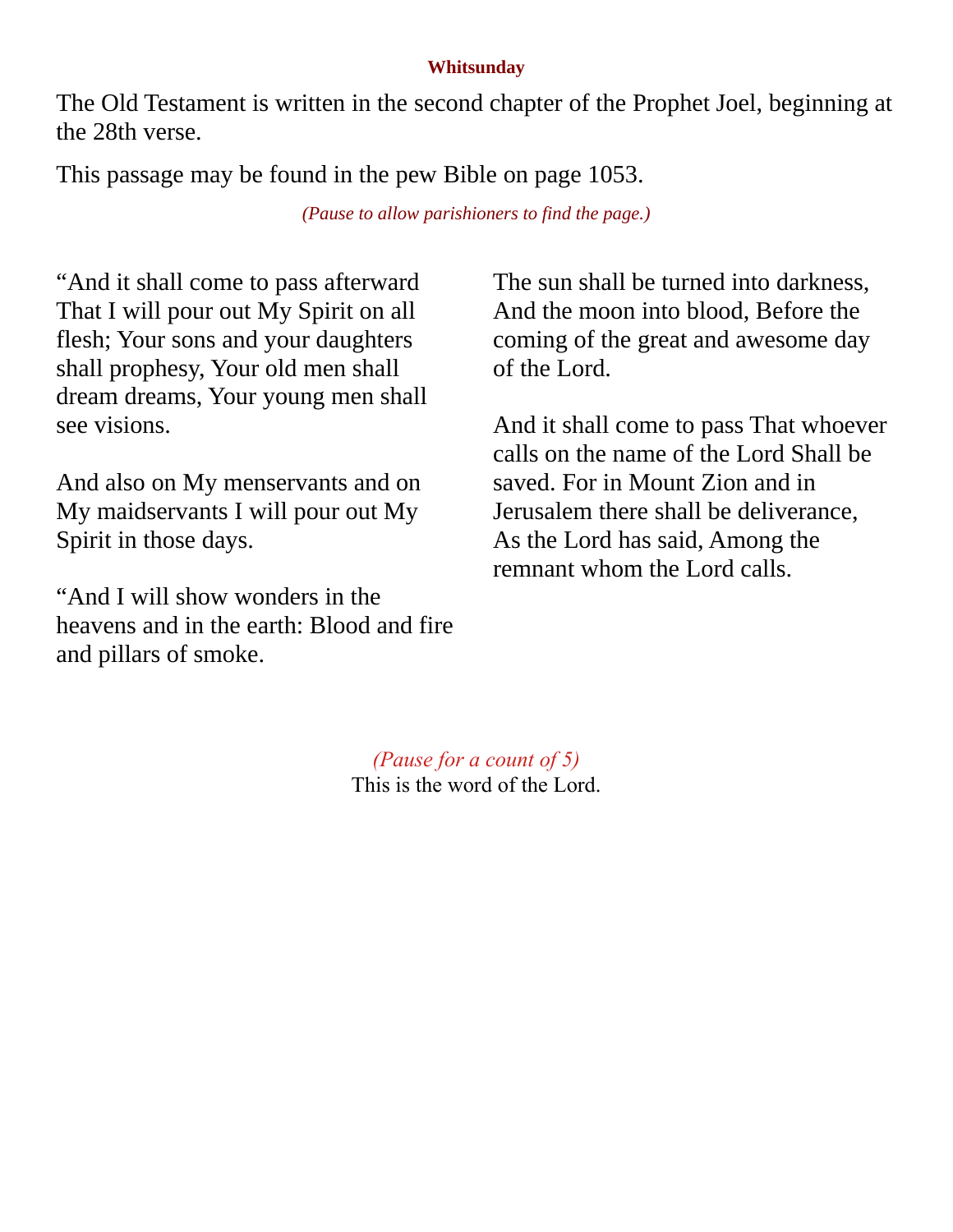## **Whitsunday**

## **Psalm 68**

1 LET God arise, and let his enemies be scattered; \* let them also that hate him flee before him.

2 Like as the smoke vanisheth, so shalt thou drive them away; \* and like as wax melteth at the fire, so let the ungodly perish at the presence of God.

3 But let the righteous be glad, and rejoice before God; \* let them also be merry and joyful.

4 O sing unto God, and sing praises unto his Name; magnify him that rideth upon the heavens; \* praise him in his Name JAH, and rejoice before him.

5 He is a Father of the fatherless, and defendeth the cause of the widows; \* even God in his holy habitation.

6 He is the God that maketh men to be of one mind in an house, and bringeth the prisoners out of captivity; \* but letteth the runagates continue in scarceness.

7 O God, when thou wentest forth before the people; \* when thou wentest through the wilderness,

8 The earth shook, and the heavens dropped at the presence of God; \* even as Sinai also was moved at the presence of God, who is the God of Israel.

9 Thou, O God, sentest a gracious rain upon thine inheritance, \* and refreshedst it when it was weary.

10 Thy congregation shall dwell therein; \* for thou, O God, hast of thy goodness prepared for the poor.

11 The Lord gave the word; \* great was the company of women that bare the tidings.

12 Kings with their armies did flee, and were discomfited, \* and they of the household divided the spoil.

13 Though ye have lain among the sheep-folds, yet shall ye be as the wings of a dove \* that is covered with silver wings, and her feathers like gold.

14 When the Almighty scattered kings for their sake, \* then were they as white as snow in Salmon.

15 As the hill of Bashan, so is God's hill; \* even an high hill, as the hill of Bashan.

16 Why mock ye so, ye high hills? this is God's hill, in the which it pleaseth him to dwell; \* yea, the Lord will abide in it for ever.

17 The chariots of God are twenty thousand, even thousands of angels; \* and the Lord is among them as in the holy place of Sinai.

*Glory be…*